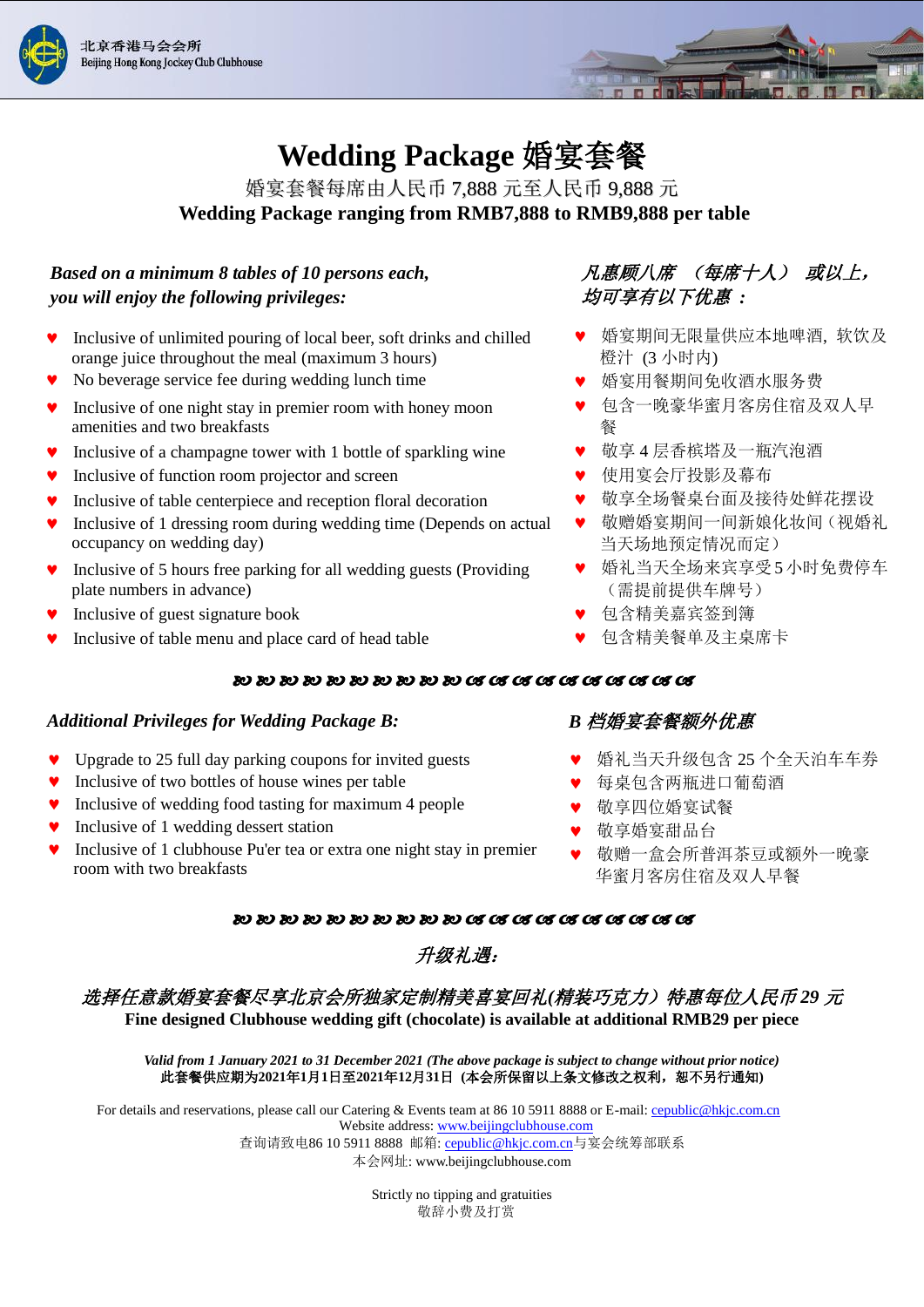



## 中式婚宴套餐 **A - 1 Chinese Wedding Menu A – 1**

锦 绣 大 拼 盘 Assorted cold cut and barbecued meat combination

翡 翠 海 参 银 丝 羹 Braised shredded sea cucumber and bean curd in soup

金 蒜 杏 香 牛 柳 粒 Stir-fried diced beef tenderloin with sliced almond and garlic

> 湖 北 黄 金 焗 虾 球 Baked prawn with salted egg yolk

鲍 汁 香 菇 鲜 竹 卷 Steamed bean curd sheet roll filled with mushrooms in abalone sauce

> 清 蒸 老 虎 斑 Steamed tiger garoupa in soya sauce

> > 当 红 炸 子 鸡 Shallow fried crispy chicken

山 药 木 耳 炒 蜜 豆 Stir-fried sliced yam, black fungus and honey peas

罗 汉 扒 豆 腐 Braised bean curd with fungus and assorted vegetables

扬 州 炒 饭 Fried rice with egg, shredded shrimp and ham in Yangzhou style

鲜 百 合 红 枣 炖 琥 珀 Double-boiled sweetened fresh lily bulbs with peach resin and red dates

> 双 辉 美 点 Chinese petit fours

鲜 果 拼 盘 Fresh fruit platter

#### *At RMB7,888 per table of 10 persons*

"菜式或会略有改动,价目将于宴会15日前确定" "Due to seasonal items on menu, the menu price is subject to change and would only be confirmed 15 days prior to the function date."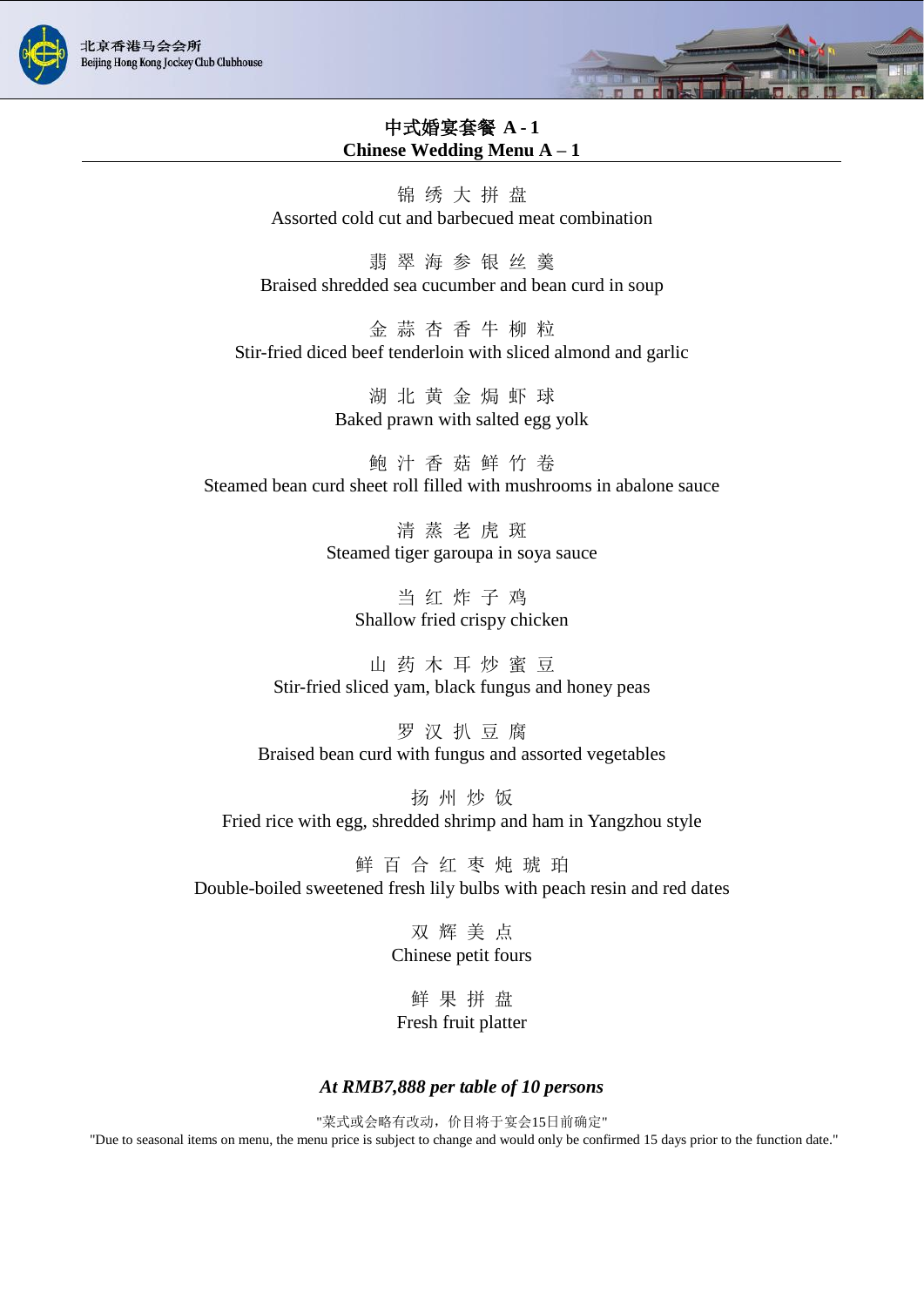



# 中式婚宴套餐 **A - 2 Chinese Wedding Menu A - 2**

鸿 运 六 小 拼 盘 (脆皮乳猪件、蜜汁叉烧、玫瑰豉油鸡、上海素鹅、四季烤麸、牛油果汁拌生菜) Appetizer combination (BBQ suckling pig, Roasted pork belly with honey sauce, Marinated chicken with Chinese herb in soya sauce, Marinated bean curd sheet roll with assorted vegetables in Shanghai style, Gluten puff with bamboo shoot, wood fungus, dried mushrooms and peanut, Marinated lettuce in avocado sauce)

菜 胆 竹 笙 猪 展 炖 花 胶 Double-boiled fish maw soup with pork shank, vegetables and bamboo shoot

> 西 芹 黑 菌 炒 虾 球 Saut éed prawn with black truffle and celery

百 花 炸 蟹 钳 Deep-fried crab claw stuffed with shrimp mousse

碧 绿 花 菇 红 烧 肉 Braised pork belly with cabbage and mushrooms in soy sauce

剁 椒 豉 汁 蒸 多 宝 鱼 Steamed turbot fish with diced red chili in black bean sauce

> 北 京 烤 鸭 Roasted Beijing duck with condiments

黑 椒 牛 柳 粒 Stir-fried sliced beef in black pepper sauce

瑶 柱 翡 翠 扒 素 菌 Stewed assorted mushrooms and vegetables in conpoy sauce

山 西 刀 削 面 Sliced noodles with minced pork in Shanxi style

莲 子 百 合 红 豆 沙 Sweetened red bean cream with lotus seeds and lily bulbs

> 双 辉 美 点 Chinese petit fours

鲜 果 拼 盘 Fresh fruit platter

#### *At RMB7,888 per table of 10 persons*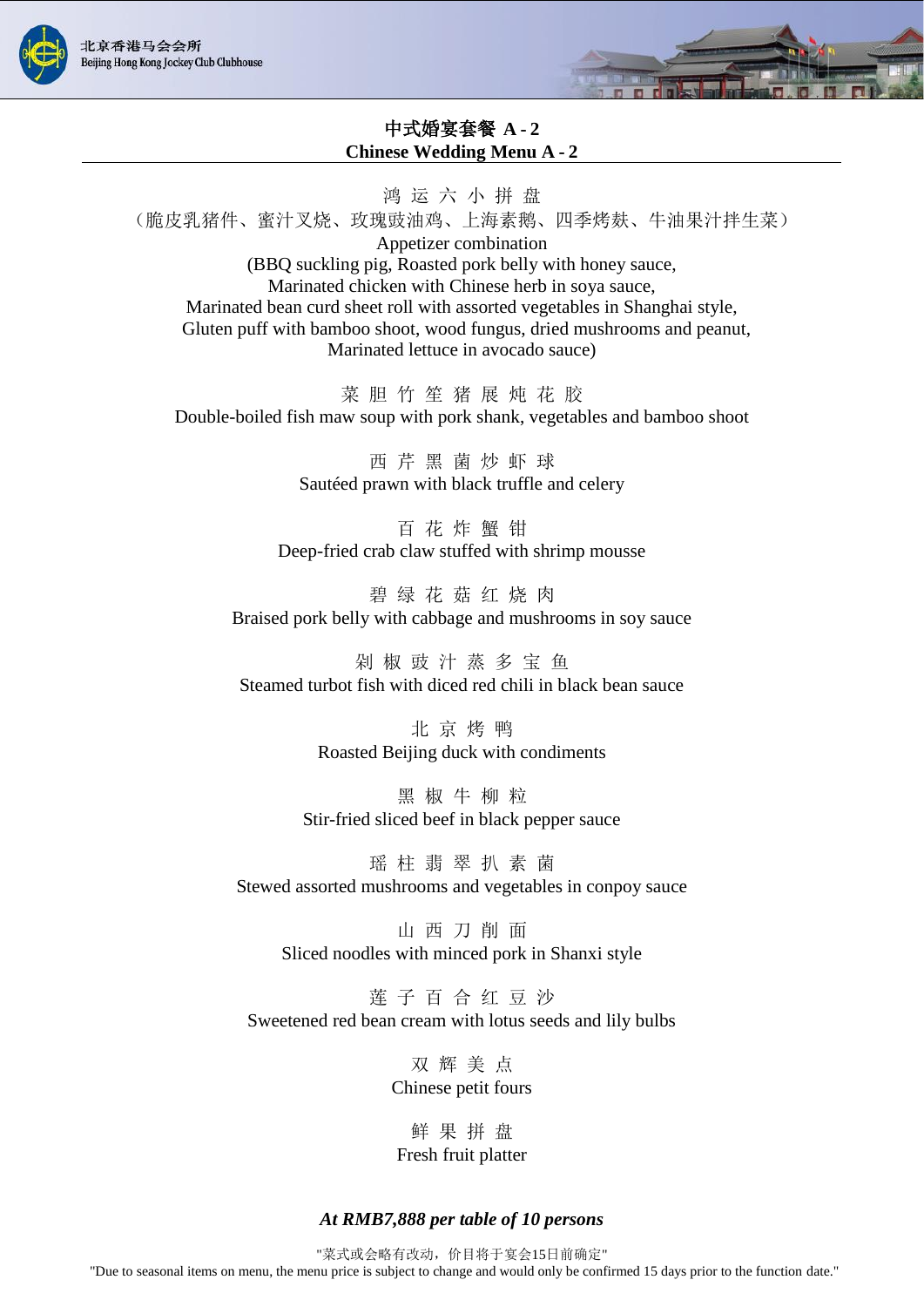



# 中式婚宴套餐 **B - 1 Chinese Wedding Menu B - 1**

京 川 六 小 碟

(五香牛肉、葱花海蜇头、蜜汁叉烧、重庆口水鸡、素鹅、芥末墩)

Assorted Chinese appetizers (Marinated beef shank, Marinated jelly fish head with spring onion, Roasted pork in honey sauce, Spicy chicken with red oil, Bean curd sheet roll with assorted vegetables, Chinese cabbage board with mustard)

> 海 皇 酸 辣 汤 Hot and sour soup with seafood

X O 酱 珍 菌 西 芹 炒 虾 球 Stir-fried shrimp with mushrooms and celery in XO sauce

> 清 蒸 东 星 斑 Steamed spotted garoupa in soya sauce

露 笋 什 菌 炒 花 枝 片 Saut éed cuttlefish slice with mushrooms and asparagus

> 沙 溪 烧 米 鸭 Crispy duck in Cantonese style

碧 绿 茅 台 酒 慢 火 焖 雪 龙 牛 肩 肉 Brasied beef shoulder with vegetables in Chinese Maotai liquor

如 意 炒 六 锦 Stir-fried asparagus with fresh walnuts and assorted fungus

> 浓 汤 美 人 米 浸 时 蔬 Stewed seasonal vegetables in supreme soup

XO 酱 和 牛 炒 饭 Fried rice with diced Wagyu beef in XO chili sauce

蛋白杏仁茶汤丸 Sweetened almond cream with egg white and glutinous rice dumpling

> 双 辉 美 点 Chinese petit fours

鲜 果 拼 盘 Fresh fruit platter

### *At RMB9,888 per table of 10 persons*

"菜式或会略有改动,价目将于宴会15日前确定" "Due to seasonal items on menu, the menu price is subject to change and would only be confirmed 15 days prior to the function date."